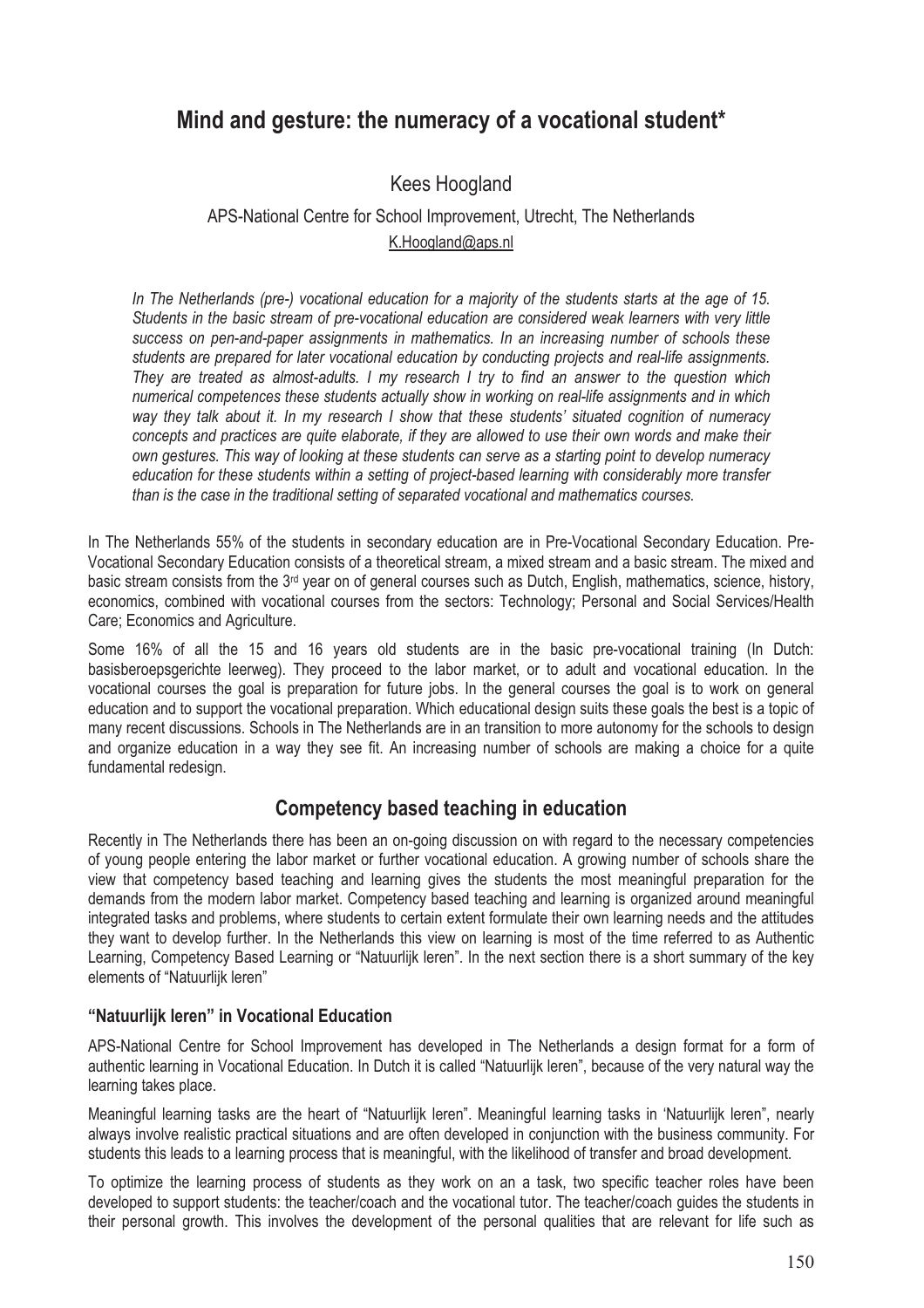cognitive skills, social and communication skills, metacognitive skills such as planning and reflection, and general attitude. This support takes place both within and outside the task. The vocational tutor guides students in their professional development: the instrumental and vocational skills within the professional tasks. The portfolio that a student builds up plays a major role in the guidance offered to the student.

The relevance of this concept for classroom practice is great. The concept of "Natuurlijk leren" is a way of learning in school in which the social-constructivist vision on learning is put into practice in a consistent manner. It requires the school to adopt a way of thinking about teaching and learning that is different from what is generally the case. It requires teachers to consult with each other on a requiar basis. It requires the formulation of proper tasks, often in conjunction with business entities. It requires a good balance between guiding students and letting them go on their own. It requires coaching on the job. From students it requires a considerably higher awareness of what they are doing than when working on non-meaningful learning tasks. After all, they must choose, collaborate, reflect on what they are doing, prepare a task, leave the school to fulfill the tasks, and so on. All this leads to broad personal development.

The "Natuurlijk leren" approach differs by school. Each school must find its own modus that matches with its objectives and characteristics. Authentic learning (APS-style) was developed in the adult and vocational training sector. Other educational sectors are currently showing great interest. (Van Emst , 2000)

#### **Mathematics in the basic stream**

Most of the students in the basic stream of Pre-Vocational Secondary Education have to participate in a final examination in Mathematics. The exam consists of mathematics questions in context, so called Realistic Mathematics Education (De Lange, 1996). The test is a written test. The students score low on these written tests. In other cases there are questions that are made so easy that they only have to write down yes to gain the points for that question. These are called "nodding–questions". In some schools it was noticed that in the basic stream of prevocational education the scores of the students on this kind of written tests at the end of the second year are roughly the same as their scores at the end of the fourth year. The mathematics courses do not seem to yield much added value. I find in schools the same situation as Gillespie found in schools in England and Wales:

One response was to provide "stand-alone" maths techniques courses often outside specific vocational contexts. But many students saw such courses as not relevant to their main courses, and there was little evidence of their being able to transfer skills from them to their vocational work. (Gillespie, 2000, p.55)

I observe that in the mathematics classroom motivation problems outweigh any development of numerical competences (for my work definition of numerical competency, see further on).

To remedy this problem there are two contesting views in The Netherlands. One view states that training the students rigorously in basic literacy and arithmetic in combination with practical vocational education is the most sensible way to proceed.

The other view claims that a paradigm shift to project based authentic learning will end the problems.

A fruitful discussion about the fundamentals of numeracy (or mathematics or arithmetic) within the education for these students is overshadowed by the conflict between the ideologies behind the points of view. The discussions between the supporters of the different views are quite fierce and emotional. This kind of discussions are reported from other countries as well, for instances Australia (FitzSimons, 2002; Zevenbergen, 2004) and the USA (Wilson, 2003).

#### **Mathematics in competency based education**

In the authentic learning view there is until now very limited attention for (possible growth in) numerical competences. The growth in attitude, dispositions and practical skills seems to be more in focus. Sometimes there is a kind of noticeable aversion to numeracy or mathematics, because it is seen as a "subject matter approach" which was just abolished. Many sources report that little is known about the numeracy demands of contemporary workplaces and the way in which young people are working in these environments, and that the issues have been under-theorized. (Zevenbergen, 2004)

My personal stance is to investigate and theorize further on the fundamental role of "coping with the quantitative aspects of the world around us", or "coping quantitatively with aspects of the world around us". My research is conducted in schools who have decided to work in pre-vocational education according to the principals of authentic learning or "Natuurlijk leren".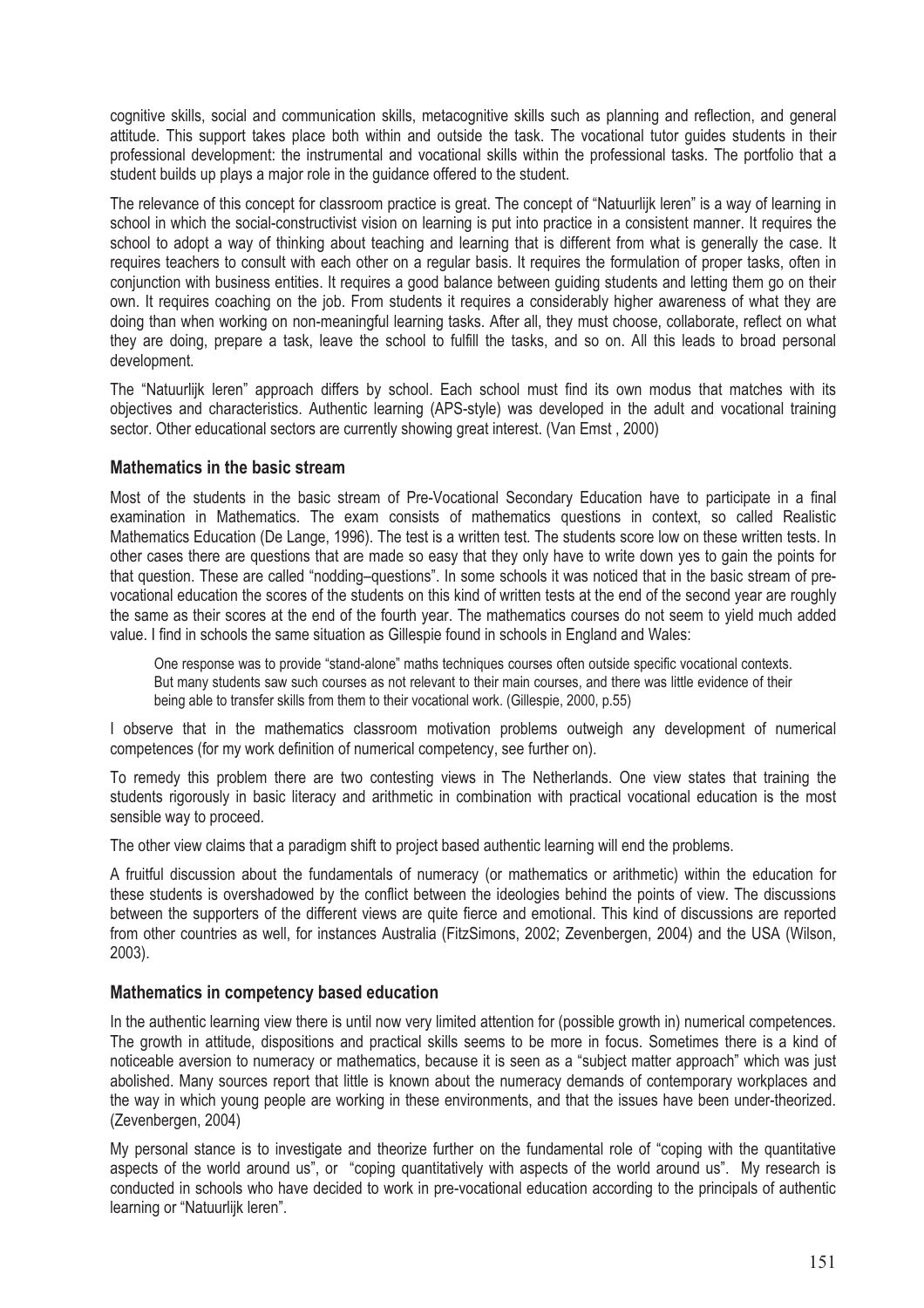My interest is in the mathematics or the numeracy that is embodied in the students and embedded in the tasks they are performing. Comparable lines of approach are followed by Forman and Steen (Forman & Steen 2000) and Packer (Packer, 1997). This approach is also advocated by Zevenbergen. She argues for the use of ethnography for studying the workplace practices from the perspectives of the participants rather than as the mathematics educator attempting to uncover the hidden mathematics of the context. (Zevenbergen, 2000)

#### **Definition of numerical competency**

The word competence can lead to misunderstandings. In my vision a competence is a personally constructed or developed ability. I do not use the word competence to describe the qualifications you need in all kind of vocations. For numerical competency I have used the following definition:

Numerical competency is the intertwined knowledge, skills and dispositions (attitudes) necessary to adequately and autonomously cope with the quantitative aspects of the world around us or to cope quantitatively with aspects of the world around us.

The definition seems to leave out all kind of spatial competences and reasoning competences. Calling it mathematical competences could solve that. That however gives connotations to the scientific, paradigmatic and rigorous approach of mathematics, which is not fruitful for my goals.

I think my definition is close in spirit to the definition of Evans in *Adults' Mathematical Thinking and Emotions*:

Numeracy is the ability to process, interpret and communicate numerical, quantitative, spatial, statistical and even mathematical information in ways that are appropriate for a variety of contexts, and that will enable a typical member of the culture or subculture to participate effectively in activities that they value. (Evans, 2000, p. 257).

My definition is not close to the now popular definition from the OECD:

Mathematical literacy is the capacity to identify, to understand, and to engage in mathematics and make wellfounded judgments about the role that mathematics plays, as needed for individuals' current and future private life, occupational life, social life with peers and relatives and as a constructive, concerned and reflective citizen. (OECD, 1999, p.24).

Evans' definition appeals to me the most. It is very broad and covers more than merely the quantitative side. This definition fits well with what I am interested in, namely how people interpret and deal with the quantitative and mathematical side of the world in their own activities.

The OECD definition is used in many places. Part of the reason is that this definition is at the foundation of the global PISA study. This definition assumes that mathematics is something beyond us, something that is independent of culture and free of values. The definition argues that we can make a judgment about the role that mathematics plays, as if mathematics were a real existing phenomenon of its own. This approach is not helpful for my research and certainly not helpful for the students in my research.

In the Second International Handbook of Mathematics Education there is a chapter on Mathematical Literacy written by Jablonka (Hoogland & Jablonka, 2003; Jablonka, 2000). There she states that mathematical literacy has been defined in a wide variety of ways over the past few years and one thing everyone more or less has come to agree on is that mathematical literacy cannot be defined in terms of mathematical knowledge. Mathematical literacy is in fact mainly about the functional aspect of mathematical knowledge. It is about individual competencies to use mathematical knowledge in a practical, functional way; mathematical literacy in order to … or mathematical literacy for … . Furthermore Jablonka argues very convincingly that the differences in approach to mathematical literacy are directly linked with the (political) goals that are pursued in mathematics education in individual countries.

My definition connects closely to these ideas.

## **Research set up and methodology**

### **Target group and key question**

My target group is students in basic pre-vocational secondary education.

The key question is to identify the numerical competences the students show in conducting tasks in practical vocational situations. In particular I am seeking to identify the embedded mathematics of the task and the embodied mathematics of the students. To do this I observed the students and conducted interviews with them, most of the time directly after completing a task. In all situations the tasks were complex, long-lasting (a few weeks,  $20 - 100$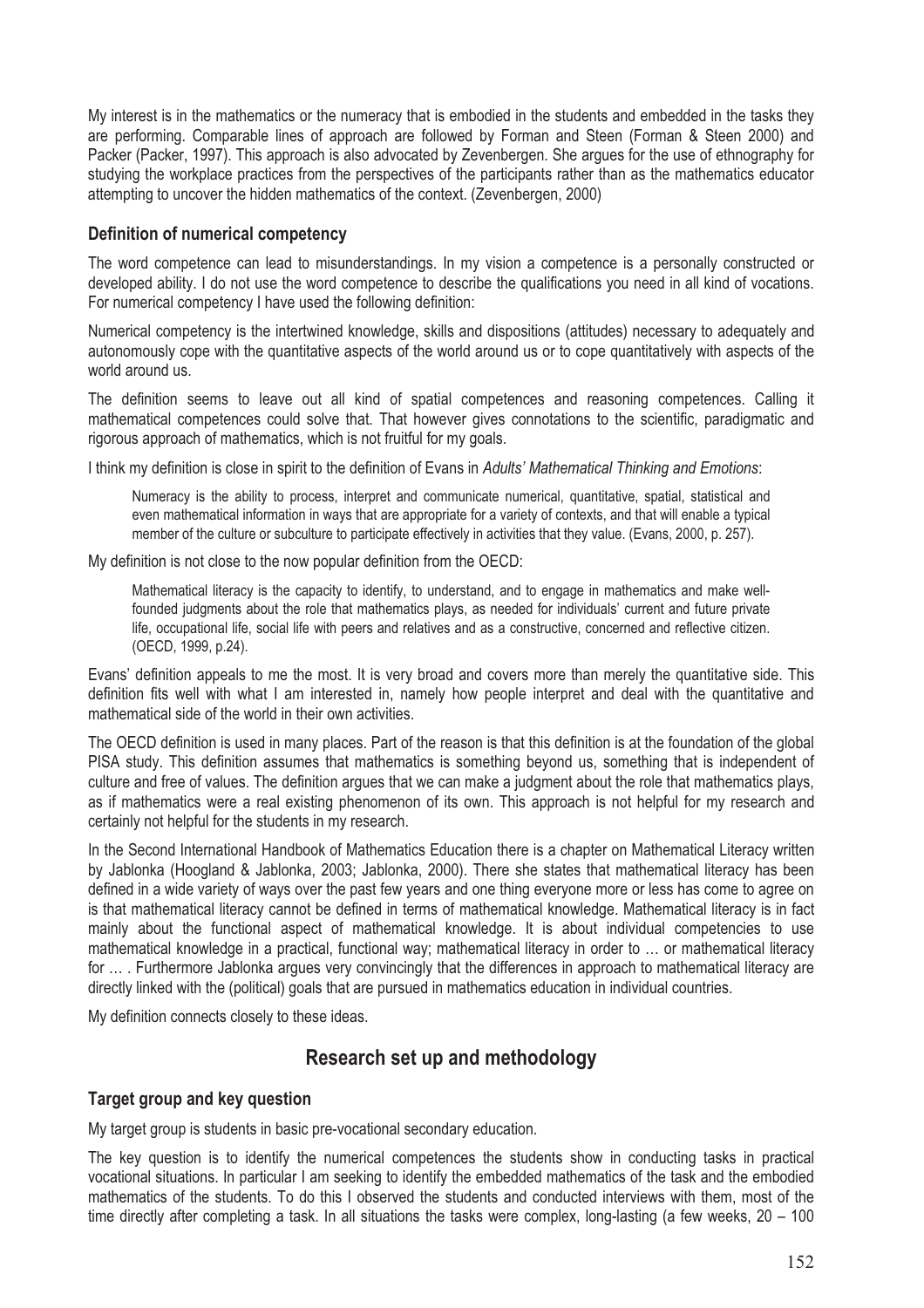hours). The tasks were meaningful for the student. The educational settings were all a variant of Authentic Learning settings.

#### **Three major pitfalls**

In the exploratory stages of the research, it became clear that three things were to be considered. I call them pitfalls in discussing the numerical competencies of students that are considered weak learners. The three major pitfalls are:

- 1. Oversimplified ideas on numeracy. The common sense image many adults have of numerical competency is "Being proficient in formal operations with numbers." Those images are constructed in adult's early childhood school experience. General educationalists, politicians, and even many mathematicians, seem to hold these images predominantly.
- 2. The formatting power of school mathematics. Most common under math teachers and teachers in vocational courses is to translate the things they see in terms of school mathematics. When asked which mathematics or which numeracy is necessary for the good performance of the students in metal, electro, shop keeping, and animal care for example, the teachers predominantly say: operations, percentages and fractions – a typical example of the formatting power of school-mathematics (Skovsmose, 1997).
- 3. Deficit thinking. Activities of students are often described in a deficit manner. For example, highlighting all the things they cannot do, or pointing out that they have learning retardation, learning disabilities or even learning disorders. A typical example of research outcome from this way of thinking is: "Only 21% of the … knew how to calculate …"

In trying to avoid these pitfalls, I moved to an ethnographical type of approach. It is a challenging thought to use the ideas behind ethnomathematics (D'Ambrosio, 1985; Gerdes, 1986) to study the embedded and embodied mathematics in the activities of young vocational students in the "jungle" of early 21st century urban and vocational life.

I quote Zevenbergen from her chapter Ethnography and the Situatedness of Workplace Numeracy in Education for Mathematics in the Workplace:

This growing body of research suggests that a much broader conceptualisation of mathematics may be called for due to the various forms of mathematics which develop in situ and are not part of the formal school curriculum. For many of the students for whom school mathematics has been a disempowering experience, a broader conceptualisation of mathematics may offer different experiences than the current regimes of school mathematics that are on offer in contemporary institutions. This may be particularly the case for those students undertaking vocational oriented courses where it is common for students to have low levels of numeracy and have been alienated from the formal schooling process. (Zevenbergen, 2000, p.222)

The ultimate goal is to design educational settings where numerical competencies can be developed further by reflections, guidance and new experiences. As a basis for that, I really want to understand what the students do, think and how they talk about it when quantitative situations are at hand.

#### **The research set up.**

The research is conducted as follows. The students are at work on meaningful tasks in a authentic learning situation. For example they are making: a bicycle trailer for a surfboard; garden lights for an external client; spotlights for the school; garbage bins for the school shop; tomato soup for the school lunch; a flower bed.

After finishing or almost finishing their products, they are asked to come and tell something about the way they manufactured the product. The product is always at hand. This session is videotaped and analyzed.

The methodology is a variant of Stimulated Recall. Stimulated recall is used by different researchers in the field of mathematics education (Lyle, 2003; Zevenbergen, 2004), and was used extensively in learning second language research (Gass, 2000). This kind of retrospective reporting is used to explore learners' thought processes (or strategies) at the time of an activity or task.

The research is still quite exploratory and descriptive. In the forthcoming months I hope to triangulate the findings through studying the students workbooks and portfolio, another source of demonstrated numeracy competencies. In the workbooks the students collect the preparation activities necessary for performing the tasks.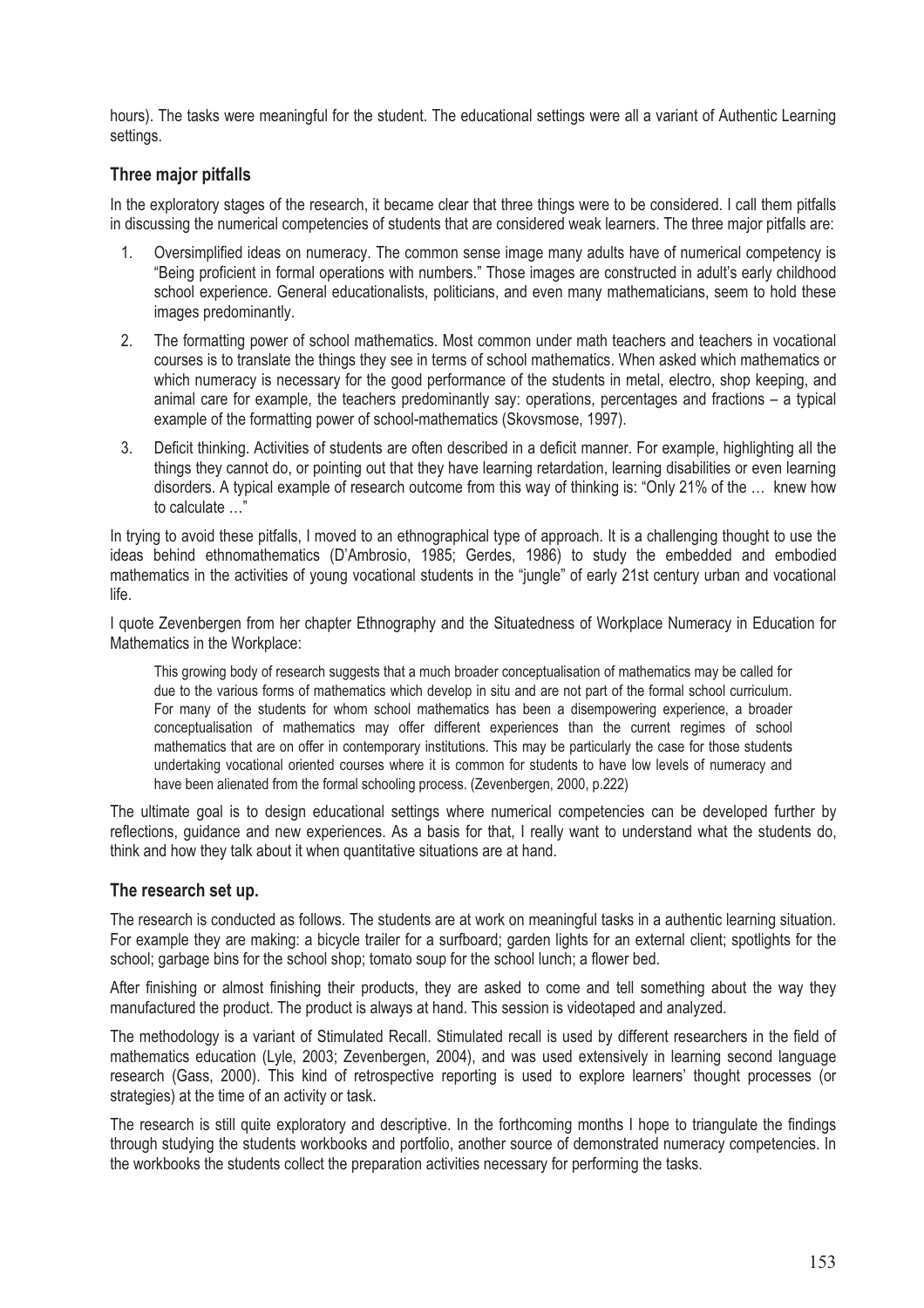### **Results of the trial study**

Things we learned in the trial study were:

- Do not mention that the interview is about mathematics or numeracy. We just stated that we are interested in the way that they manufactured their products. On some occasions, the teacher mentioned that the interview was about mathematics. The students in both cases reacted defensively. This is a well-known phenomenon (Gillespie, 2000), usually referred to as math anxiety (Tobias, 1994)
- Talking without the product at hand is much more difficult for the students, then when the product is at hand. The more concrete the situation is, the better the students are able to express their numerical competences.
- Every question to these students, which can be answered with a yes or no, is answered like that. These questions do not invite them to keep talking.
- In many occasions when the students interpreted a question as a school question, they blanked out. With a school question I mean a question where the questioner knows the answer and is testing if the student knows the answer. In a daily life question the questioner does not know the answer and the respondent is supposed to know the answer.

Questions that avoid these obstacles are:

- Please, can you tell me something about how manufactured this product?
- I cannot understand how you how this part is made, can you give me more details?
- How long does it take to make such a product?

In most cases the students are proud of their products and very willing to talk about it.

## **Impressions from the research**

Up to now 15 students in 6 different schools were observed and interviewed. Each school visit took one day. The interviews were held by three different people and later analysed. This constituted the trial phase of the research.,

The examples given here are not comprehensive. They are merely illustrative and provide an indication of what was noticeable in brief conversations with students on numerical competences.

### **Example 1**

Reinder made a window frame from a drawing. He is in the final completion phase. He talks openly and with understanding. He can easily switch back and forth between the drawing and the product. He also has insight into the construction. Reinder explains: 'These are fixed like so in the wood and then this separates and these are secure and can never be separated again.'

Reinder clearly gesticulates to show the perpendicular directions and the angle of the force to that. He knows that strength comes from such constructions, where the forces are perpendicular to that. His accompanying gestures are used very precisely to support and visualize.

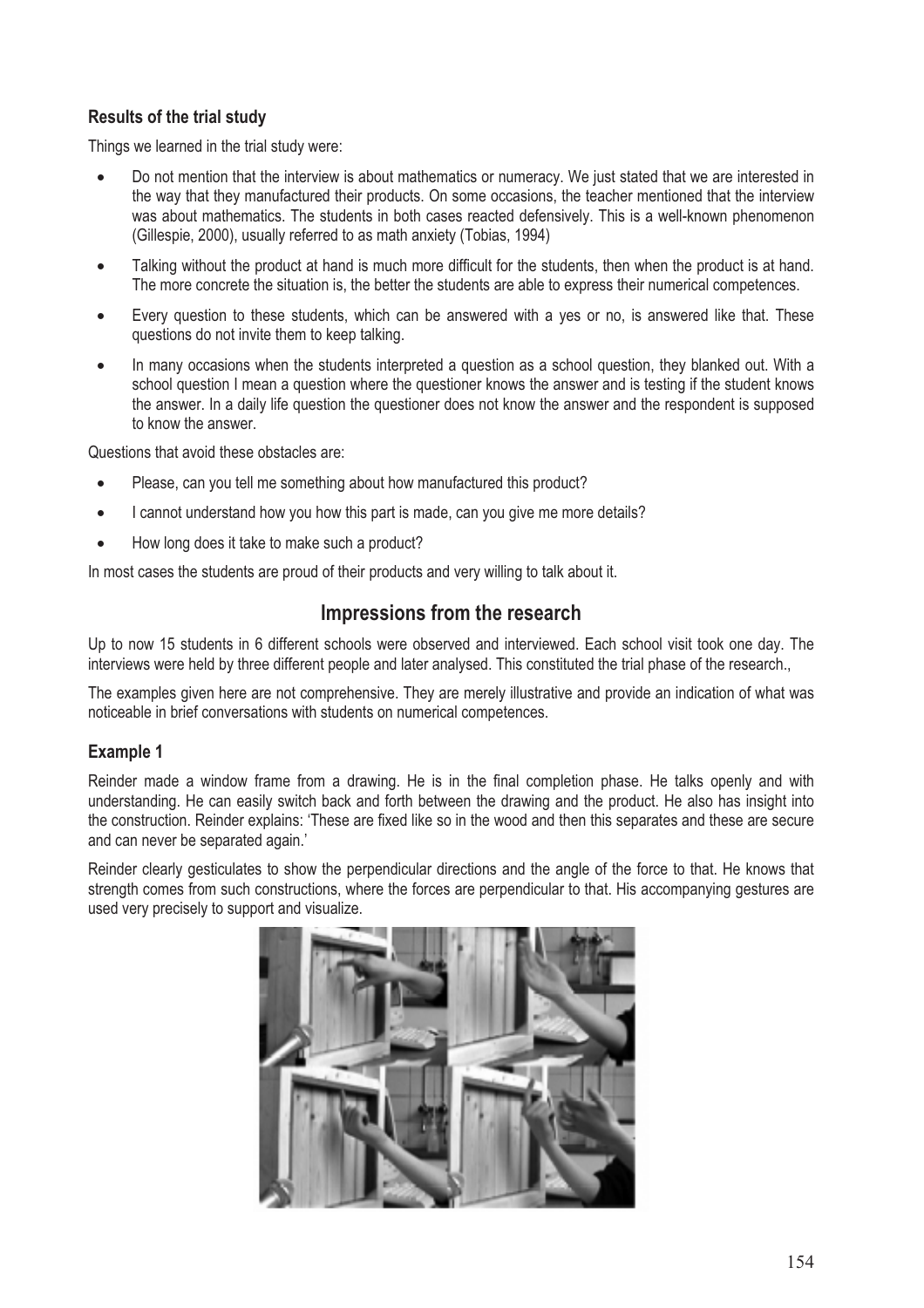### **Example 2**

Reinder: 'First you have to write down everything neatly with your set square. This must be 45 degrees. You do this with your set square. You place it like this, which puts it at exactly 45 degrees.' 45 degrees is shown on the table with a flat hand.



The interviewer inquisitively asks: 'Exactly 45 degrees right away?'

Reinder answers self-confidently: 'Yes. It (the set square) has something like that. It goes like this and then there is such a corner in there and you can convert it somewhat, which then makes it exactly 45 degrees'. The workings of the flexible set square are shown with two hands. There is an understanding of angles, how they can be shown and how a device can be adjusted in using it.



### **Example 3**

Cooking is also performed in the Technology and Welfare department.



After the filled speculaas, it is time to make tomato soup. The recipe calls for 2½ decilitres of water.

Lisanne: "Then the teacher said we should look at that piece of paper. Then I looked at that piece of paper and that's where I saw 1/4 of a litre.'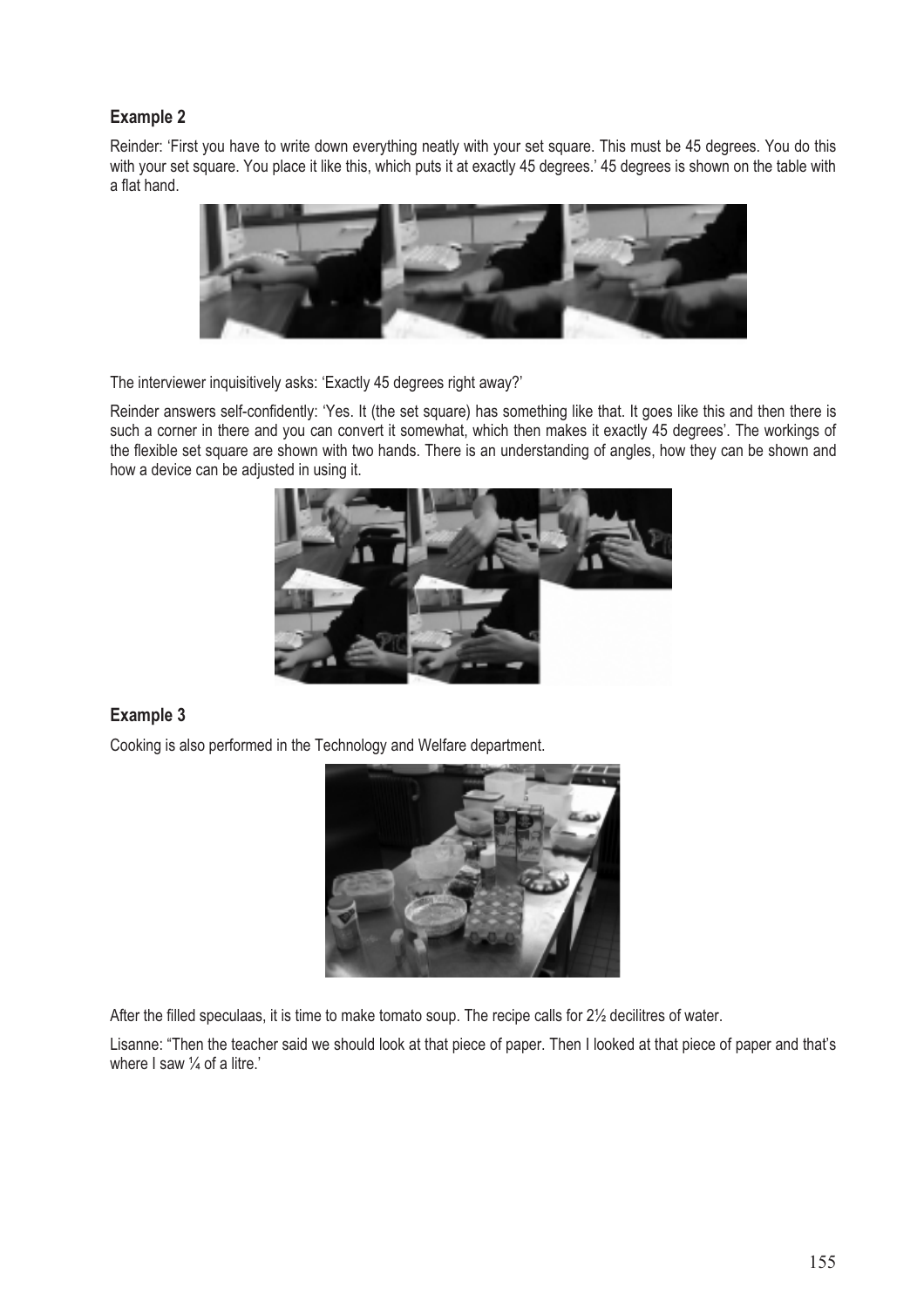| <b>INFORMATIE</b><br><b>Indicking Official Atlantic race</b>                                                                                                           |  |
|------------------------------------------------------------------------------------------------------------------------------------------------------------------------|--|
| METEN EN WEGEN<br>Amateri al all'esperi dei giordina Ren è Este che è<br><b><i><u>Altrasant</u></i></b><br>PE BOT BUS, WANTED BOTS EVARIABLE CARDS<br>William Ballagay |  |
| <b>Bluesway</b>                                                                                                                                                        |  |

'And then you have to look at those arrows and add water to the middle of this arrow.'

This student can translate from recipe to list to measuring jug. What is striking here is that is assumed she cannot do it independently. The school solved the problem by hanging up a kind of crib sheet. Apparently, in this lesson, learning that 2½ dl is the same as ¼ of a liter or 250 ml is not an objective, while the measuring jug can be a rich source of discussion with this student.

#### **Example 4**

In the Commercial Technology (ComTech) department Zjosque and a group were assigned to make four garden lamps. They prepared a design after a discussion with the customer. They have seven weeks to design and manufacture. The design phase has just been completed.

Zjosque explains: "You bend the top of the garden lamp from a sheet. This (the triangle) can be sharp but also wide, it always fits in, like this. Because it (the cap) folds along with it.'



Zjosque can explain and visualize this well. The interviewer asks about the size of the sheets that are used to make such a lamp. They set the sizes experimentally so they can be made from a 50 x 50 cm sheet. They work a lot with sketches and they draw, cut and paste in advance.

#### **Analyses of the videos**

Analyses of these (and other) examples yielded two sorts of insights: insight in the used numeracy competences of the students and insight in the way the students express themselves about these numerical competences. These findings were from the exploratory stages of the research. This will be done more methodically in the later stages of my research.

The competences the students showed in the observed situations were both numerical and spatial. In both cases interpretation of the quantitative or spatial facts was the key activity. Examples of that are:

- Matching numbers with the sizes of the product of parts of the products.
- Interpreting numbers as a clue for the kind of screw, drill or other things.
- Interpreting numbers as a measure instruction
- Using numbers to make a list of needed parts, counting
- Interpreting construction plans.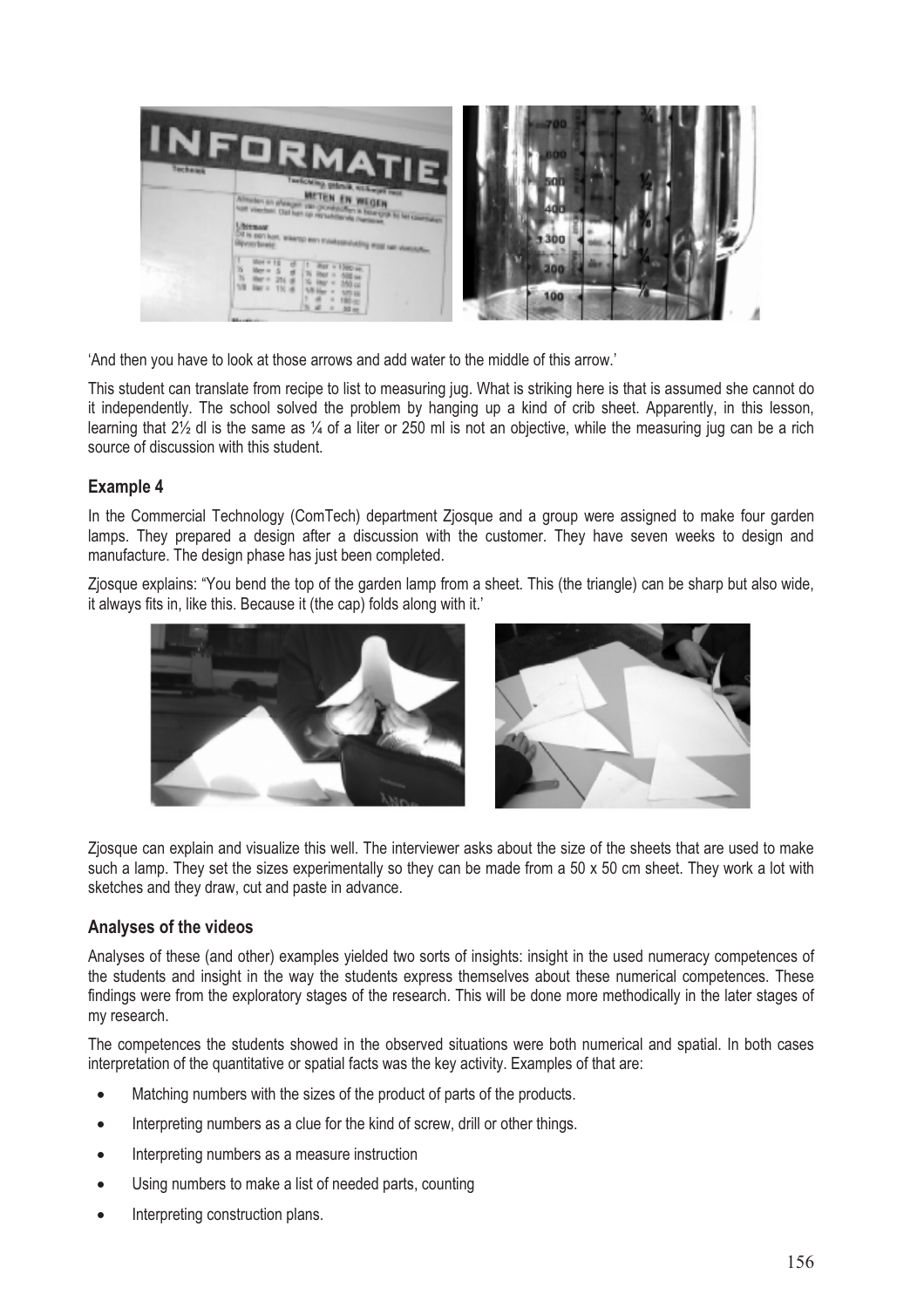- Other findings were:
- Hardly any operations with numbers showed up. In cases where additions had to be made, the students used a calculator or Excel in a very natural way.
- Matching complex plans and schemes with the real product was almost never a problem, as long as they were both there.
- The students hardly use any mathematical language to express their numerical or spatial competences.
- All the students use gestures to support their expressions of numerical competences. Those gestures seem to be an integral part of their thinking, they do it in the numerical situations, in the matching situations and of course in the spatial situations.

## **Conclusions**

To summarise it:

- Students have competences in a large number of areas that we can categorize as numerical or spatial competences and if-then reasoning. In each conversation of several minutes about a concrete task, a number of these competences can be observed and identified
- Students can reason well if they are working in the situation or if they literally have the product in hand (window frame, spotlight, drawing, measuring jug). When it comes to hypothetical situations or if a concrete situation must be constructed mentally, most of them have a lot more difficulty showing their competences.
- For students, gestures and physical visualizations are important components in their numeracy repertoire. Give the students the opportunity to literally use their hands in expressing themselves about the numeracy activities they performed, then they are able to express themselves much better then in other situations.

## **Recommendations for the education of these students**

If I look at this specific target group, 15 and 16 years old students in the basic vocational stream of the VMBO, working on larger integrated vocational tasks, my recommendations are:

- Stop exercising with operations, they are hardly used and hardly necessary in performing the vocational tasks. Stop doing sums from the book, except when necessary for written tests or exams. Maybe designing all kind of (more playful or competitive) activities where they use the numbers  $1 - 20$  are a better approach.
- Work on numerical competences with students in direct and practical situations. How? By taking a good look at what they do in those situations, discussing it with them, having the students explain exactly what they are doing, and having students look at it together and learn from one other.
- Try to link mathematical words and skills directly and *in situ* to the things they do and show.
- Have students collect all sorts of materials and their own productions in numeracy. Collect them in a work folder, file or portfolio and make that the topic of the lessons.

This means that in my opinion it is almost impossible to integrate the mathematics courses and the vocational courses if they are separated in place and time. It is hard to integrate that what is not there.

Mathematics teachers must look very close at the activities of the students in doing practical vocational tasks. Vocational tutors must learn to look for the embedded mathematics in the activities. Dialogue between them and with the students is necessary to reveal the embodied mathematics of the students and to enhance the numerical competencies of the students.

Education to enhance the student's numerical competences in pre-vocational education must be redesigned with this as a starting point. That may be the greatest challenge for teachers, developers and textbook writers.

## **References**

Bessot, A., & Ridgway J. (Ed.) (2000). *Education for mathematics in the workplace.* Dordrecht: Kluwer Academic Publishers.

Evans, J. (2000). *Adults' mathmatical thinking and emotions*. London, Routledge Farmer.

Evans, J. (2000). The transfer of mathematics learning from school to work not straightforward but not impossible either! In A. Bessot, & J. Ridgway (Eds.) *Education for mathematics in the workplace.* (pp 5 - 15). Dordrecht: Kluwer Academic Publishers.